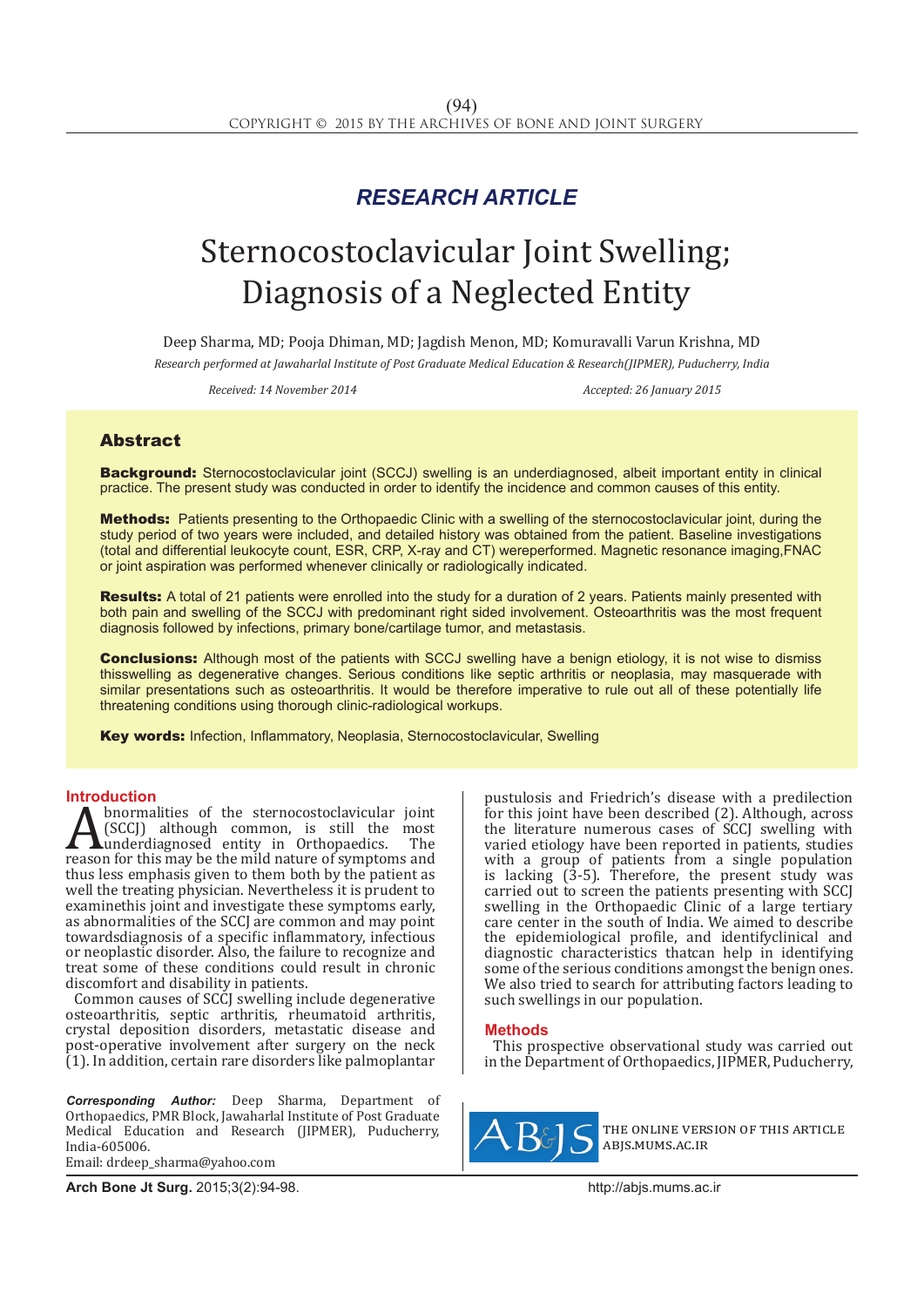THE ARCHIVES OF BONE AND JOINT SURGERY. ABJS.MUMS.AC.IR THE NEGLECTED JOINT – STERNOCOSTOCLAVICULAR JOINT VOLUME 3. NUMBER 2. APRIL 2015

| Table 1. Final diagnosis of sternoclavicular joint swelling (n=21) |                               |            |  |
|--------------------------------------------------------------------|-------------------------------|------------|--|
| S. No                                                              | Diagnosis                     | Frequency  |  |
|                                                                    | Osteoarthitis                 | 11 (52.4%) |  |
|                                                                    | Infection                     | 4(19%)     |  |
|                                                                    | Metastasis                    | $2(9.5\%)$ |  |
|                                                                    | Primary bone/cartilage tumour | $2(9.5\%)$ |  |
|                                                                    | Rheumatoid arthritis          | $1(4.8\%)$ |  |
|                                                                    | Radiation induced arthritis   | $1(4.8\%)$ |  |

India, during a two year period from January 2011 to December 2012. During this period, any patient presenting to the Orthopaedics Clinic with a swelling of SCCJ joint were enrolled into the study after giving theirformal consent. Detailed history including any history of trauma or fall, fever, skin eruptions, morning stiffness, pain in other joints, diabetes, alcohol intake, drug abuse and any history suggestive of contact with a tuberculosis patient or previous history of head and neck surgery was obtained from the patient using a performa (Appendix 1). Baseline investigations including total and differential leukocyte count, ESR, CRP, X-ray and CT were performed. In cases with inconclusive findings on the CT scan, or to see the extent of infections and tumors, MRI was done in a few patients. In some patients with unclear clinico-radiological findings, whenever indicated an FNAC or joint aspiration was performed to reach a final diagnosis. All attempts were made to reach a conclusive diagnosis in thepatients and any onein whom a definitive diagnosis could not be made were excluded from the study

#### **Results**

A total of 21 patients were enrolled in the study for a duration of 2 years. Out of the 21 patients, 15  $(71.4\%)$ were females and 6 (28.6%) were males. The average age of presentation was 45 years (12-69 years). Of the

21 patients, 16 (76%) of them presented with both pain and swelling of the SCCJ, whereas 5(23.8%) presented only with swelling. Right SCCJ was involved in 17(81.1%) patients, whereas the left side was involved in 4(19%) patients. Constitutional symptoms were present in 2(9.5%) patients. On examination, tenderness of the joint was observed in 10 (47.6%) cases, pain on shoulder movement in 3 patients  $(14.3\%)$  and thickening of the medial end of the clavicle was observed in 3 (14.3%) patients.

The frequency of final diagnosis is depicted in Table 1. Osteoarthritis constituted 52.4%, infections 19%, primary bone/cartilage tumor 9.5%, and metastasis to the joint was 9.5% of the total cases. One patient had rheumatoid involvement of the joint and another one was diagnosed with radiation induced arthritis.

Osteoarthritis could be attributed to occupational exposure in three patients: one with a history of milking cows and coir rope making, another a professional biker, and third being an agricultural laborer.

Out of 4 cases of infections, 3 were diagnosed as having tuberculosis and one with a pseudomonas infection. Of the 3 patients with tuberculosis, one patient had a positive history of contact with tuberculosis from his father. The patient with pseudomonas infection of the clavicular end presented with pain and discharging sinus of short duration.

Out of the two primary tumors of the clavicular end, one was identifiedas a malignant bone tumor (adamantinoma) and one as a benign cartilaginous tumor (enchondroma). Metastasis was found in two patients, of which one was consistent with bronchogenic adenocarcinoma and for the second patient the kidney (RCC) was the primary site. The patient withradiation induced arthritis had a history of soft tissue sarcoma in the region thatwas excised followed by the administration of radiotherapy. The MRI showed the changes were consistent with the diagnosis.

Rheumatoid arthritis involving SCCJ was observed in one patient who also had accompanying Hashimoto's thyroiditis.



**Figure 1. Patients presenting with right sternocostoclavicular joint swelling.**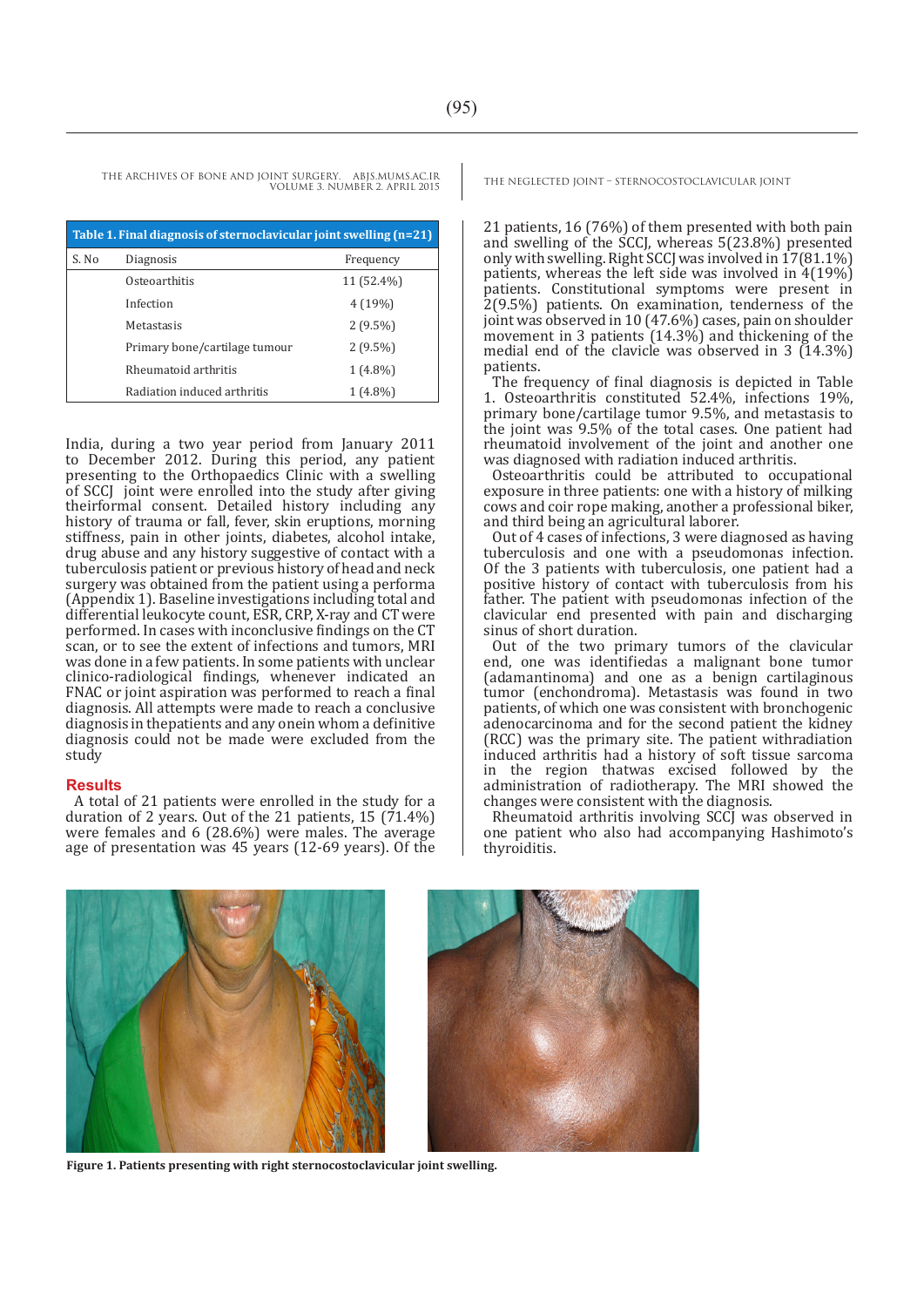



**Figure 2. (a) MRI and (b) CT images showing osteoarthritis of right sternocostoclavicular joint.**

VOLUME 3. NUMBER 2. APRIL 2015

#### **Discussion**

Sternocostoclavicular joint swelling can be caused by a number of pathological conditions including infections, inflammatory arthritis and tumors. In the present study, we observed the pattern of presentation and the distribution of diseases causing SCCJ swelling in our population.

We observed 52.4% of our patients to have degenerative osteoarthritis of the SCCJ. Of these patients, barring one with involvement of the left sided joint, all the others had right sided arthropathy, and all our patients were right hand dominant individuals [Figure 1; 2]. This is consistent with the previous reports, where in more symptoms are observed on the dominant side  $(1, 6)$ . Mean age of presentation was 48 years and women were affected more than men (63.6% vs 36.3%). Occupational exposure leading to microtrauma and degeneration could be related in three patients (cow milker, coir rope maker, biker and agricultural laborer working with a sickle to clear weeds).

Tubercular involvement of the joint was observed in three patients. Of these, two were females and one was a male child of 12 years. The child had a positive history of contact with tuberculosis from his father. The



**Figure 3. CT image showing features of pyogenic infection of right sternocostoclavicular joint.**

right side was involved in twopatients and left sided involvement was observed in one of these patients. All the three patients had elevated ESR (mean:-38) with negative CRP. A CT scan showed amass lesion in the manubrium sterni with bony destruction and subsequent FNA showedcaseating granuloma. All three patients responded well to anti-tubercular treatment. Although rare, tuberculosis of the clavicle has been reported by various research teams (7). Similar findings were reported by Dhillon et al. in their case series of nine patients suffering from tubercular SCCJ arthropathy (8).

Septic arthritis of the SCCJ was observed in a 42-year male patient who presented with discharging sinus lastingfive days preceded by swelling and pain of one month. An imaging study showed sternal erosions with soft tissue destruction [Figure 3]. Culture of pus showedpseudomonas aeruginosa sensitive to cloxacillin. Blood culture was negative for any growth. No predisposing factor could be elicited for the infection. Similar cases of septic arthritis in 27 previously healthy patients were also described by Bar-Natan et al. (9). Staphylococcus Aureus was the predominant organism in this series with an incidence of 7% for gram negative rods (pseudomonas). Similar findings were observed by Ross et al. in their review of 180 cases of nonhealthy patients (10). On the other hand pseudomonas aeruginosa was the most common organism in the series reported by Roca et al., although the predisposing factor in the form of heroin abuse was present (11).

Of the four tumors diagnosed in our patients, two had a primary tumor and two had secondary metastasis to the SCCJ. Of the primary tumor, one was enchondroma diagnosed in a 60-year-old female, and another was adamantinoma in a young 26-year-old female patient. Metastasis was found in two patients, of which one was consistent with bronchogenic adenocarcinoma and in the second patient the primary site was the kidney. Both metastatic and primary tumors of the SCCJ have been described although metastasis is much more common than a primary bone tumor (12). Secondaries have been reported to originate from the upper aerodigestive tract, thyroid, kidney and prostate (13). Recently, a 16-yearold girl with non-ossifying fibroma has been reported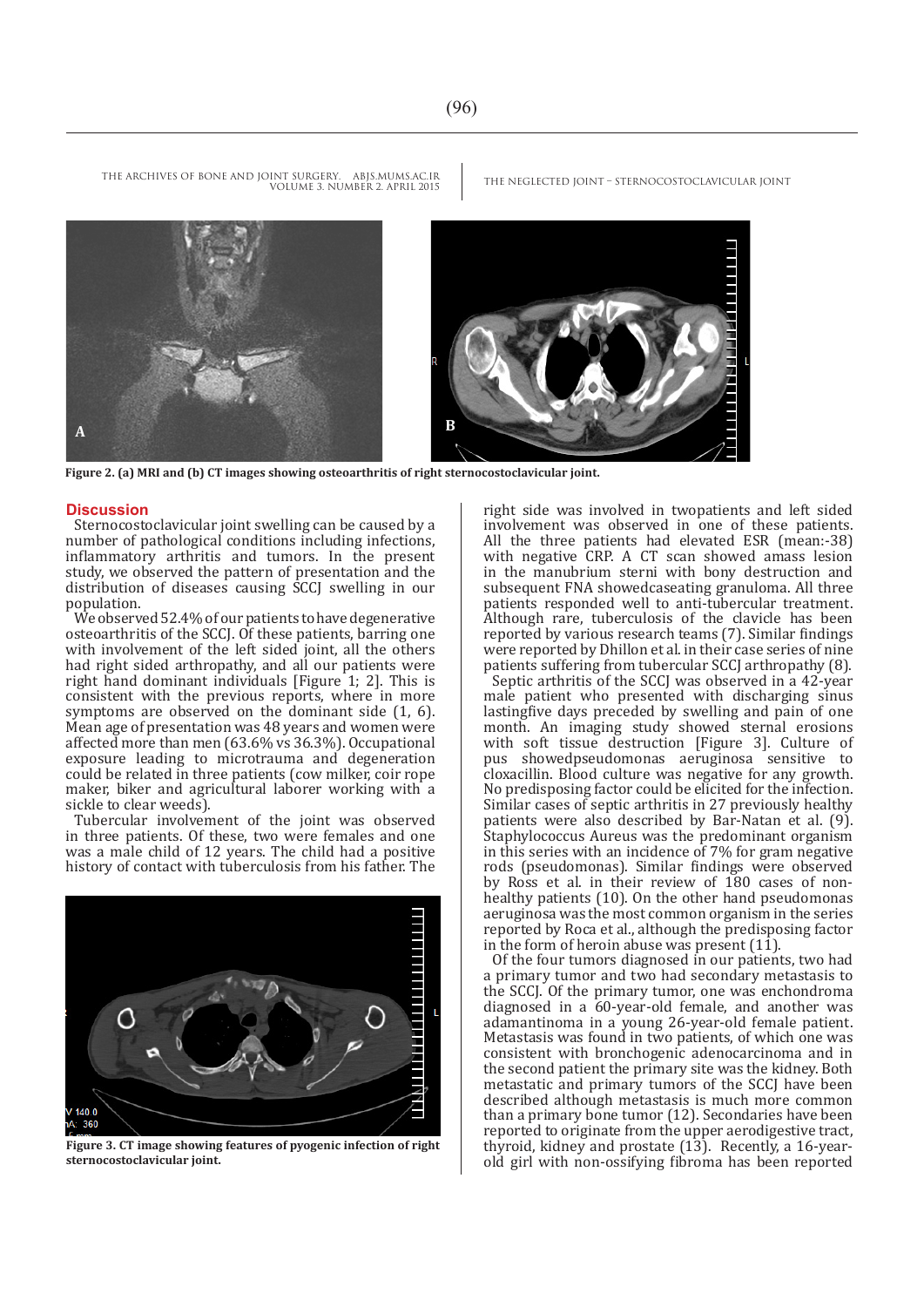THE ARCHIVES OF BONE AND JOINT SURGERY. ABJS.MUMS.AC.IR<br>VOLUME 2 AUNUED 3 ARBIL 2015 VOLUME 3. NUMBER 2. APRIL 2015

by Gilbert et al. (14). The experience from our study highlights the fact that both benign and malignant tumours of SCCJ are not uncommon, and all four patients in our series presented with minimal symptoms of mild swelling and pain of recent onset. This reiterates the need to evaluate SCCJ swelling seriously.

One patient withradiation induced arthritis had a history of soft tissue sarcoma in the region, which was excised followed by administering radiotherapy. A MRI showed the changes consistent with the diagnosis. Moreover, there are reports of cases presenting with SCCJ swelling after head and neck surgery including radical neck dissection (15-17).

Rheumatoid arthritis involving the SCCJ was observed in one patient, who also had accompanying Hashimoto's thyroiditis. Rodriguez et al. observed 89 out of 103 cases of SCCJ involvement in patients withrheumatoid arthritis and found the synovitis and hyperperfusion related to the disease activity score (18). However, more studies with screening of the SCCI in rheumatoid arthritis needs to be done in our population to establish a pattern.

In a series of 25 patients described by Steinheim et al., it was observed that SCCJ arthropathy in these patients was transient and self-limiting (19). We, however, found that SCCJ arthropathy had varied causes in our population, starting from degenerative changes to primary bone tumor. It would therefore be wise to evaluate all the patients of SCCJ arthropathy with great concern. The complications of delayed diagnosis and treatment of serious conditions like septic arthritis or tumor can lead to the increase in morbidity and mortality. To prevent missing out on any serious or systemic disorder we found it extremely useful to follow a protocol based assessment as per the performaand be wary of any red

flag signs as described below:<br>1) Swelling of shorter duration

- 1) Swelling of shorter duration (< 3 weeks)
- 2) Swelling associated with debilitating pain or sinus
- 3) Rapid increase in size of swelling
- 4) Referred pain to shoulder
- 5) Extremes of age
- 6) Involvement of non-dominant side

Our experience from this study was that although most of the patients with a sternocostoclavicular joint swelling have a benign etiology, it is still not wise to dismiss all SCCJ swellings as degenerative changes. There are conditions like septic arthritis and neoplasia, which masquerade with similar presentation as osteoarthritis. It would be therefore imperative to rule out all of these potentially life threatening conditions using thorough clinico-radiological workup. The treating orthopaedician should be aware of all these pathologies which can inflict this joint.

#### Deep Sharma MD

Department of Orthopaedics, PMR Block, Jawaharlal Institute of Post Graduate Medical Education and Research (JIPMER), Puducherry, India

Pooja Dhiman MD Department of Biochemistry, JIPMER, Puducherry, India

Jagdish Menon MD Department of Orthopaedics, JIPMER, Puducherry, India

Komuravalli Varun Krishna MD Department of Orthopaedics, JIPMER, Puducherry, India

#### **References**

- 1. Le Loët X, Vittecoq O. The sternocostoclavicular joint: normal and abnormal features. Joint Bone Spine. 2002; 69(2): 161-9.
- 2. Levy M, Goldberg I, Fischel RE, Frisch E, Maor P. Friedrich's disease. Aseptic necrosis of the sternal end of the clavicle. J Bone Joint Surg Br. 1981;63(4):539- 41.
- 3. Mandal SK, Ganguly J, Sil K, Mondal SS. Diagnostic dilemma in a case of osteolytic lesions. BMJ Case Rep. 2014; doi:10.1136/bcr-2013-201682
- 4. Mondal S, Sinha D, Nag A, Ghosh A. Unilateral sternocostoclavicular hyperostosis in a patient with ankylosing spondylitis: A case report with color Doppler ultrasonogram findings. Indian J Radiol Imaging. 2013; 23(3):278-80.
- 5. Aggarwal AN, Dhammi IK, Singh AP, Kumar S, Goyal MK. Tubercular osteomyelitis of the clavicle: a report of four cases.J Orthop Surg (Hong Kong). 2009; 17(1):123-6.
- 6. Thongngarm T, McMurray RW. Osteoarthritis of the sternoclavicular joint. J Clin Rheumatol. 2000; 6(5):269-71.
- 7. Khan SA, Zahid M, Asif N, Hasan AS. Tuberculosis of the sternoclavicular joint. Indian J Chest Dis Allied Sci. 2002;44(4):271-3.
- 8. Dhillon MS, Gupta RK, Bahadur R, Nagi ON. Tuberculosis of the sternoclavicular joints. Acta Orthop Scand. 2001; 72(5):514-7.
- 9. Bar-Natan M, Salai M, Sidi Y, Gur H. Sternoclavicular Infectious Arthritis in Previously Healthy Adults. Semin Arthritis Rheum. 2002; 32(3): 189-95.
- 10. Ross JJ, Shamsu.ddin H. Sternoclavicular septic arthritis: review of 180 cases. Medicine (Baltimore). 2004; 83(3):139-48.
- 11. Rocha PP, Yoshika TT. Primary skeletal infections in heroin users: a clinical characterization, diagnosis and therapy. Clin Ortho Related Res. 1979;144:238- 48.